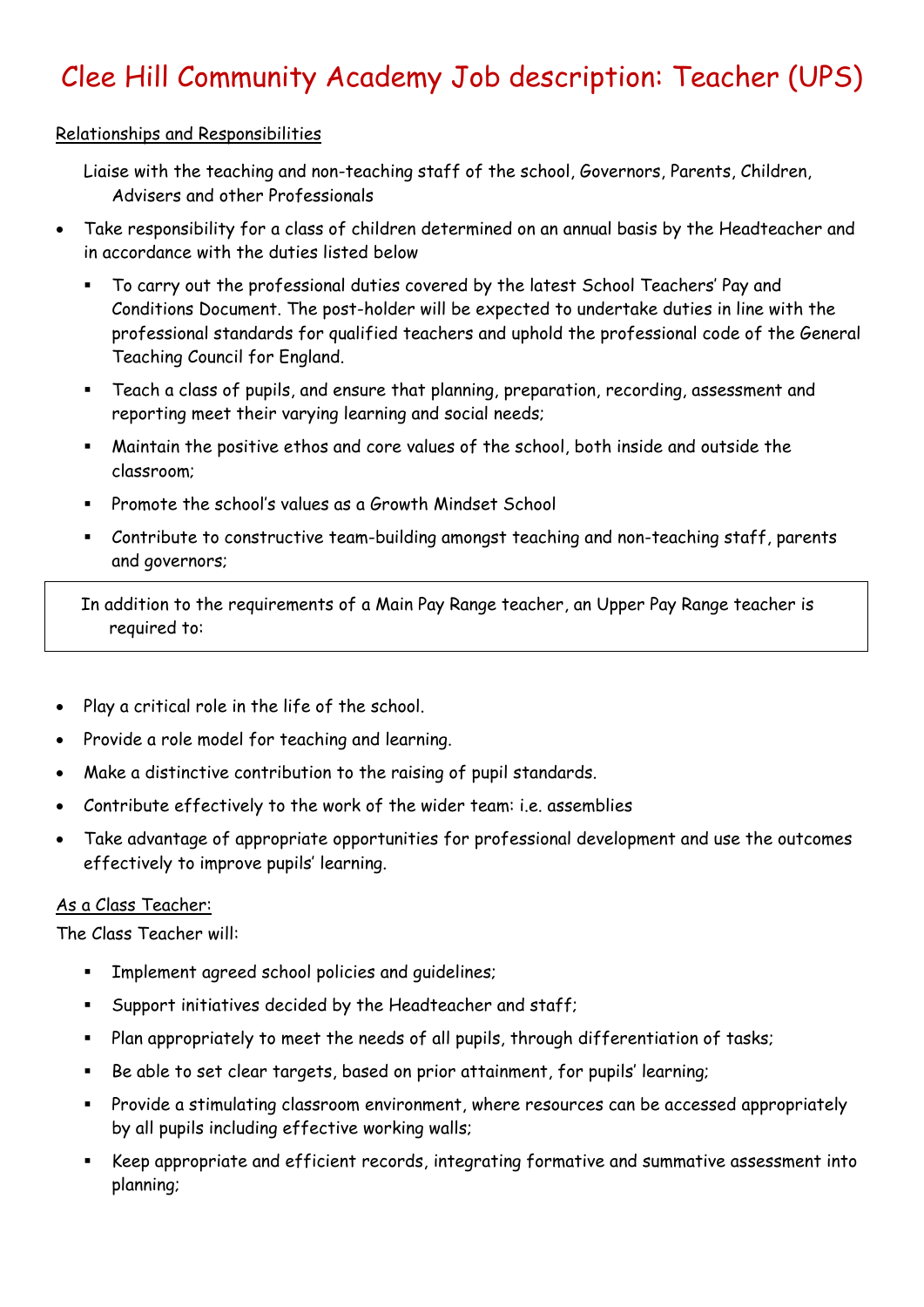- Work with school leaders to track the progress of individual children and intervene where pupils are not making progress;
- Report to parents on the development, progress and attainment of pupils;
- Promote the school's code of conduct amongst pupils, in accordance with the school's behaviour policy;
- Participate in meetings which relate to the school's management, curriculum, administration or organisation;
- Communicate and co-operate with specialists from outside agencies;
- Make effective use of ICT to enhance learning and teaching
- Lead, organise and direct support staff within the classroom;
- Participate in the performance management system for the appraisal of their own performance, or that of other teachers

In addition to the requirements of a Main Pay Range teacher, an Upper Pay Range teacher is required to:

▪ Contribute significantly, where appropriate, to implementing workplace policies and practice and to promoting collective responsibility for their implementation.

▪ Have an extensive knowledge and understanding of how to use and adapt a range of teaching, learning and behaviour management strategies, including how to personalise learning to provide opportunities for all learners to achieve their potential.

- Have an extensive knowledge and well-informed understanding of the assessment requirements and arrangements for the subjects/curriculum areas you teach, including those related to public examinations and qualifications.
- Have a more developed knowledge and understanding of your subjects/curriculum areas and related pedagogy including how learning progresses within them than a Main Pay Range teacher.
- Have sufficient depth of knowledge and experience to be able to give advice to colleagues on the development and well-being of children and young people.

▪ Be flexible, creative and adept at designing learning sequences within lessons and across lessons that are effective and consistently well-matched to learning objectives and the needs of learners and which integrate recent developments, including those relating to subject/curriculum knowledge.

▪ Provide coaching and mentoring to other teachers, give advice to them and demonstrate to them effective teaching practice in order to help them meet the relevant standards and develop their teaching practice

Name of Post holder:

Date : Signature of Post holder: ………………………………………………………………… Signature of Headteacher…………………………………………………………………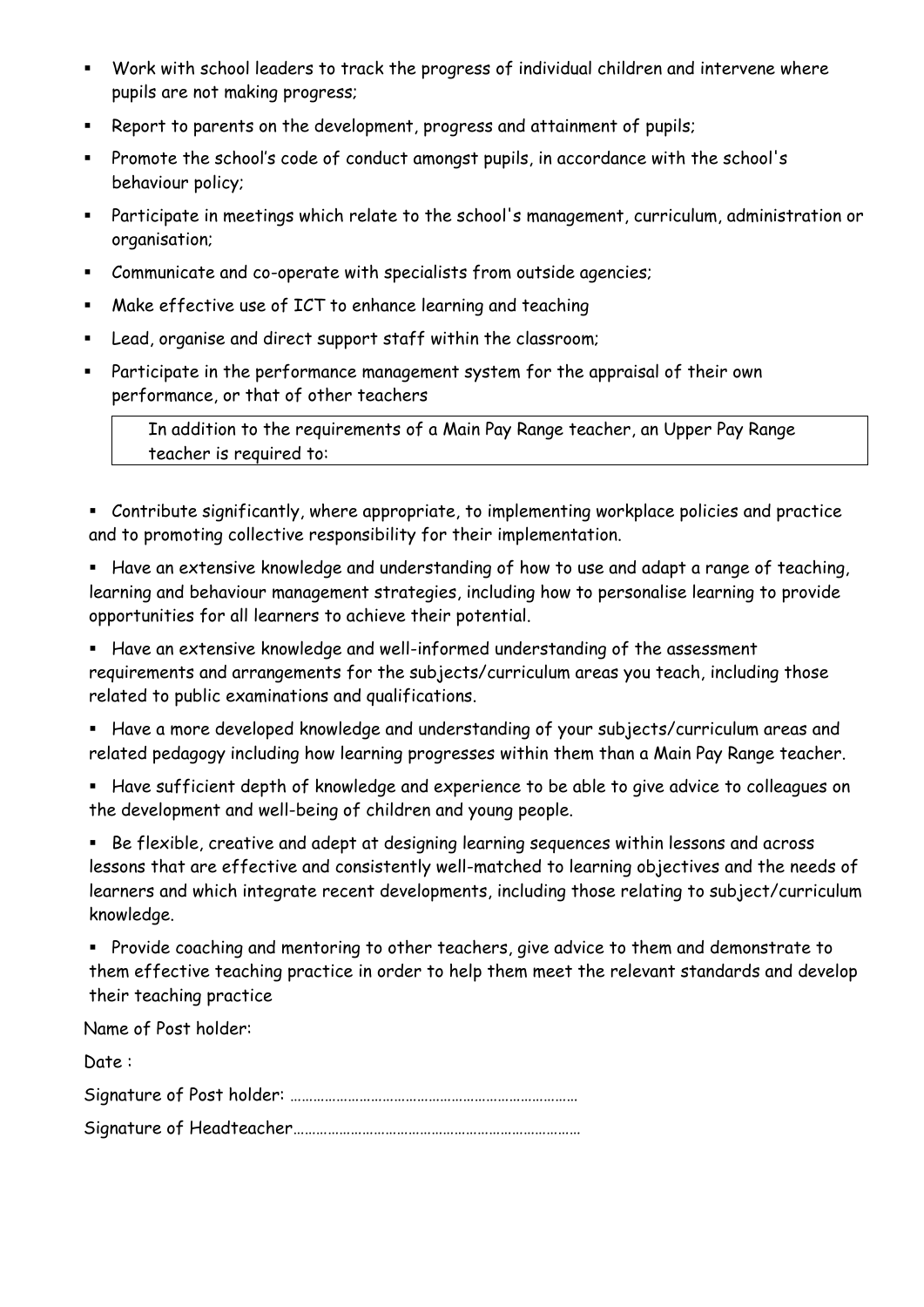## **Person Specification Clee Hill Community Academy**

### **Post Title:** Class teacher

|                                                                                                                                                                                                                                                                              | <b>Essential</b> | Desirable |
|------------------------------------------------------------------------------------------------------------------------------------------------------------------------------------------------------------------------------------------------------------------------------|------------------|-----------|
| Qualifications                                                                                                                                                                                                                                                               |                  |           |
| Educated to degree level                                                                                                                                                                                                                                                     | ✓                |           |
| Qualified teacher status either in the UK or if not in own country combined<br>with a desire to achieve English QTS                                                                                                                                                          |                  |           |
| Experience                                                                                                                                                                                                                                                                   |                  |           |
| Will have experience of good or outstanding teaching through previous posts<br>or trainee placements                                                                                                                                                                         | ✓                |           |
| Professional Knowledge and Understanding                                                                                                                                                                                                                                     |                  |           |
| Must have a sound knowledge of the National Curriculum                                                                                                                                                                                                                       |                  |           |
| An understanding of curriculum and pedagogical issues relating to learning and<br>teaching,                                                                                                                                                                                  | ✓                |           |
| Understanding of and commitment to the school policies, in particular:                                                                                                                                                                                                       | ✓                |           |
| Participation and implementation of the School Behaviour Policy<br>Awareness of Health and Safety implementation in the work place<br>Implementation of the school Equal Opportunities Policy<br><b>Child Protection Policy</b><br>E-safety Policy<br>Whistle Blowing Policy |                  |           |
| Knowledge of effective strategies to include, and meet the needs of, all pupils<br>in particular underachieving groups of pupils, pupils with EAL and SEN                                                                                                                    | ✓                |           |
| Familiarity with writing and delivering effective Individual Education Plans for<br>pupils with SEN and provision maps                                                                                                                                                       |                  |           |
| Will have completed, or b in the process of completing safeguarding training<br>including Child Protection (covering FM and FGM) & PREVENT training                                                                                                                          |                  |           |
| Professional Skills and Abilities                                                                                                                                                                                                                                            |                  |           |
| A teacher with sound ICT knowledge and skills relating to the class teaching,<br>able to demonstrate the effective use of ICT to enhance the learning and<br>teaching                                                                                                        | ✓                |           |
| Must be able to plan lessons for all the pupils in a class, setting clear learning<br>intentions and differentiated tasks                                                                                                                                                    | ✓                |           |
| Must be able to keep records of pupil progress in line with school policy                                                                                                                                                                                                    | ✓                |           |
| Must be able to use assessments of pupils learning to inform future planning                                                                                                                                                                                                 | ✓                |           |
| Ability to plan and work collaboratively with colleagues                                                                                                                                                                                                                     | ✓                |           |

Ē